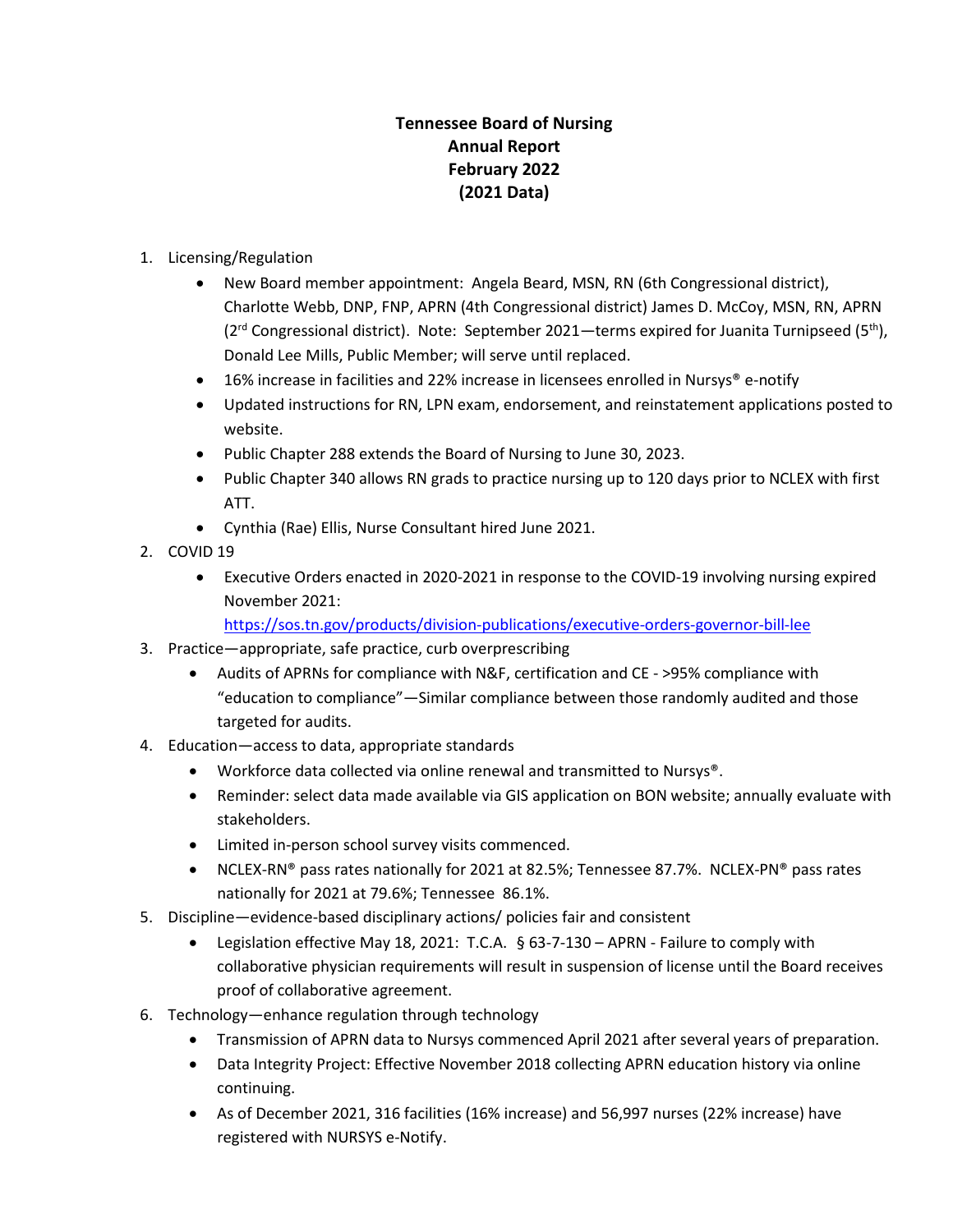- 7. NCSBN Update
	- NLC-39 jurisdictions have joined (35 have implemented)—New Jersey implemented November 15, 2021; Vermont implemented February 1, 2022.
	- VA Full Practice Authority--NCSBN continues to work with VA and members to implement full practice authority for APRNs.

## **LICENSURE DATA: APRN, RN, RNFA, LPN Active Licenses — December 31, 2021**

|        | .PN    | <b>RN</b> | <b>RNFA</b> | APRN   | MA           | Total       |
|--------|--------|-----------|-------------|--------|--------------|-------------|
| Active | 29,778 | 109.446   | 99          | 17.684 | $4^{\prime}$ | .048<br>157 |



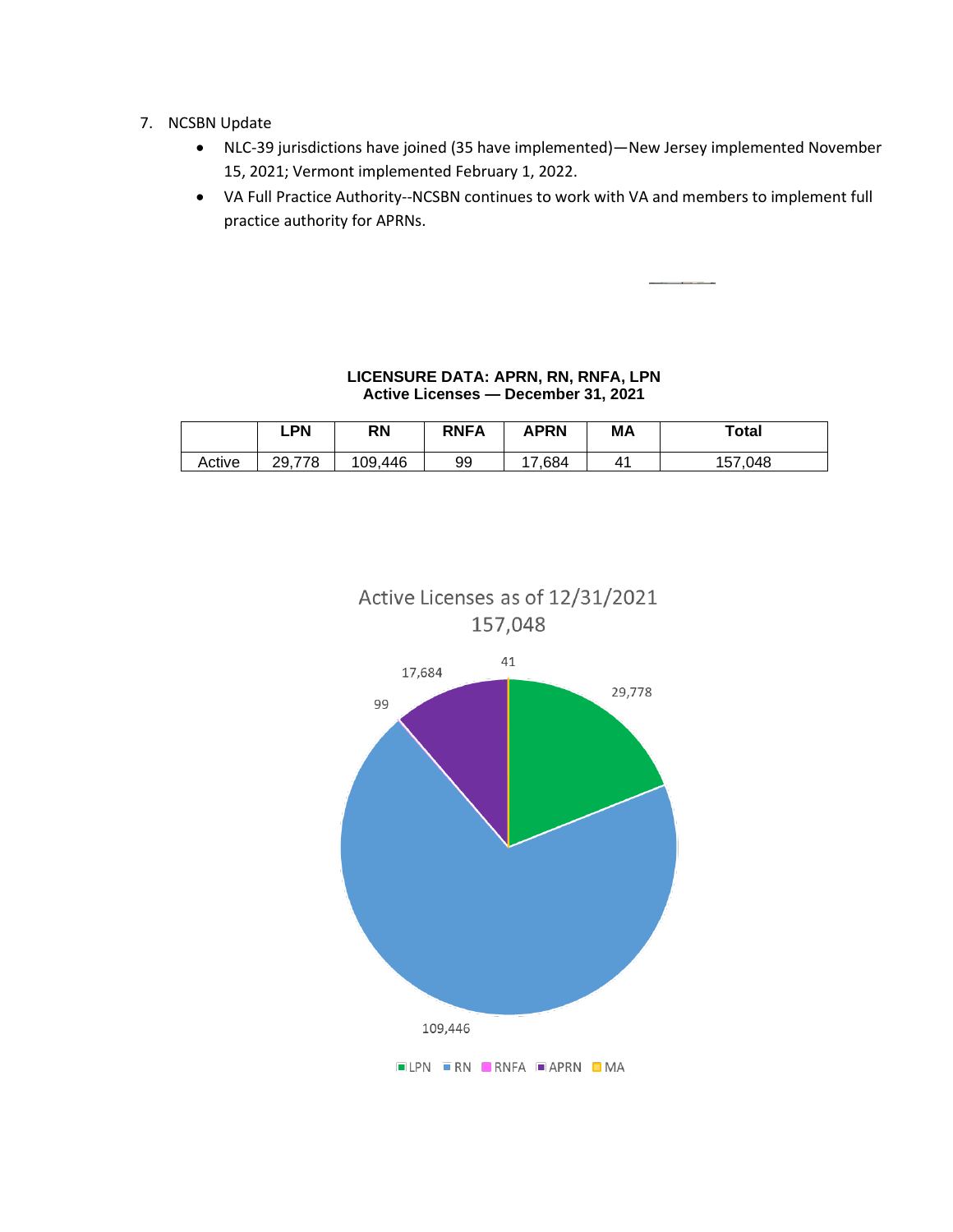## **ADVANCED PRACTICE NURSES Active Licenses —December 31, 2021**

|                              | <b>CNS</b> | <b>CRNA</b> | <b>CNM</b> | <b>CNP</b> | <b>Total</b> |
|------------------------------|------------|-------------|------------|------------|--------------|
| Authority to                 |            |             |            |            |              |
| Prescribe                    | 113        | 1,786       | 225        | 14,458     | 16,582       |
| No authority to<br>Prescribe | 12         | 1,011       | 9          | 70         | 1,102        |
| Total                        | 125        | 2,797       | 234        | 14,528     | 17,684       |

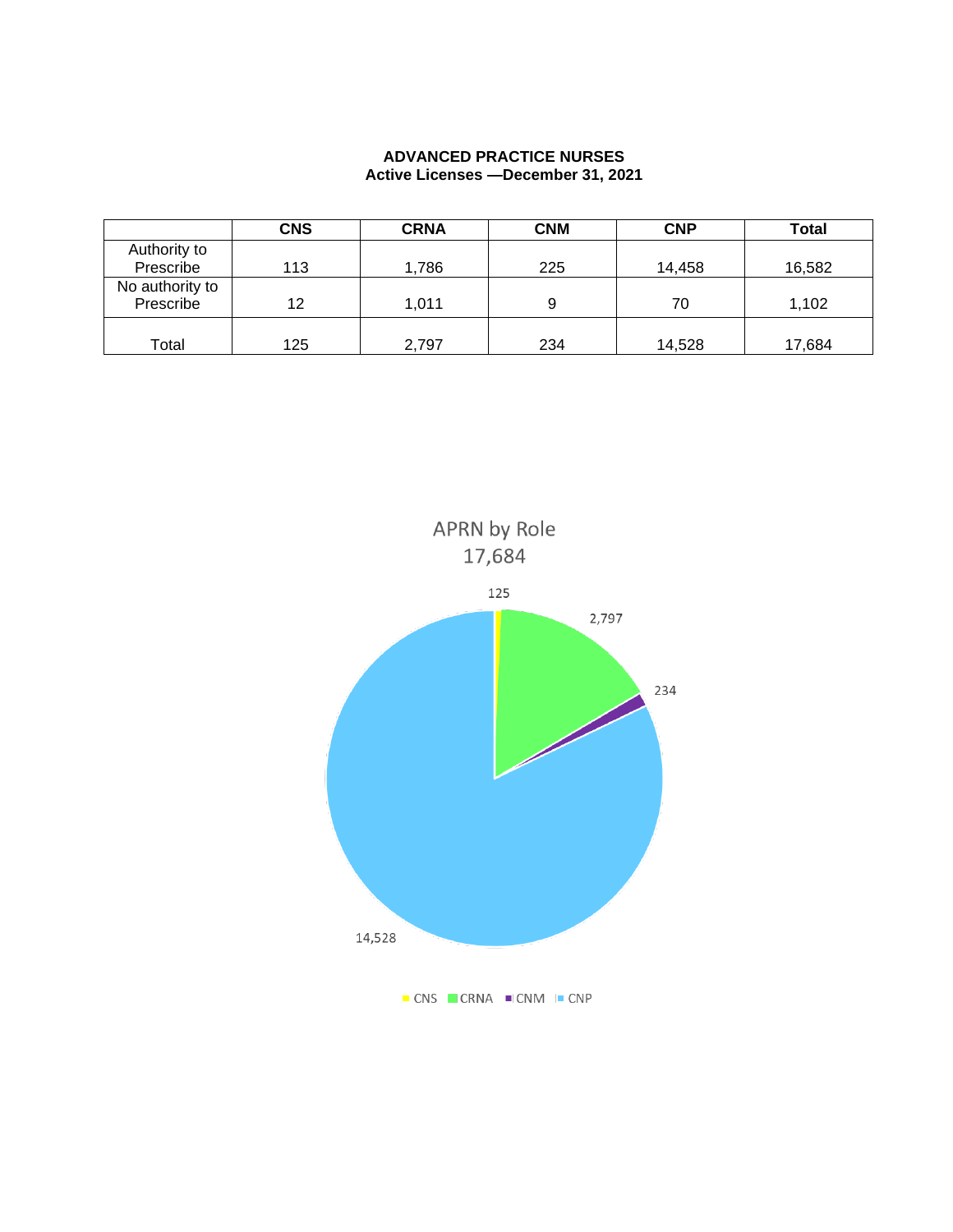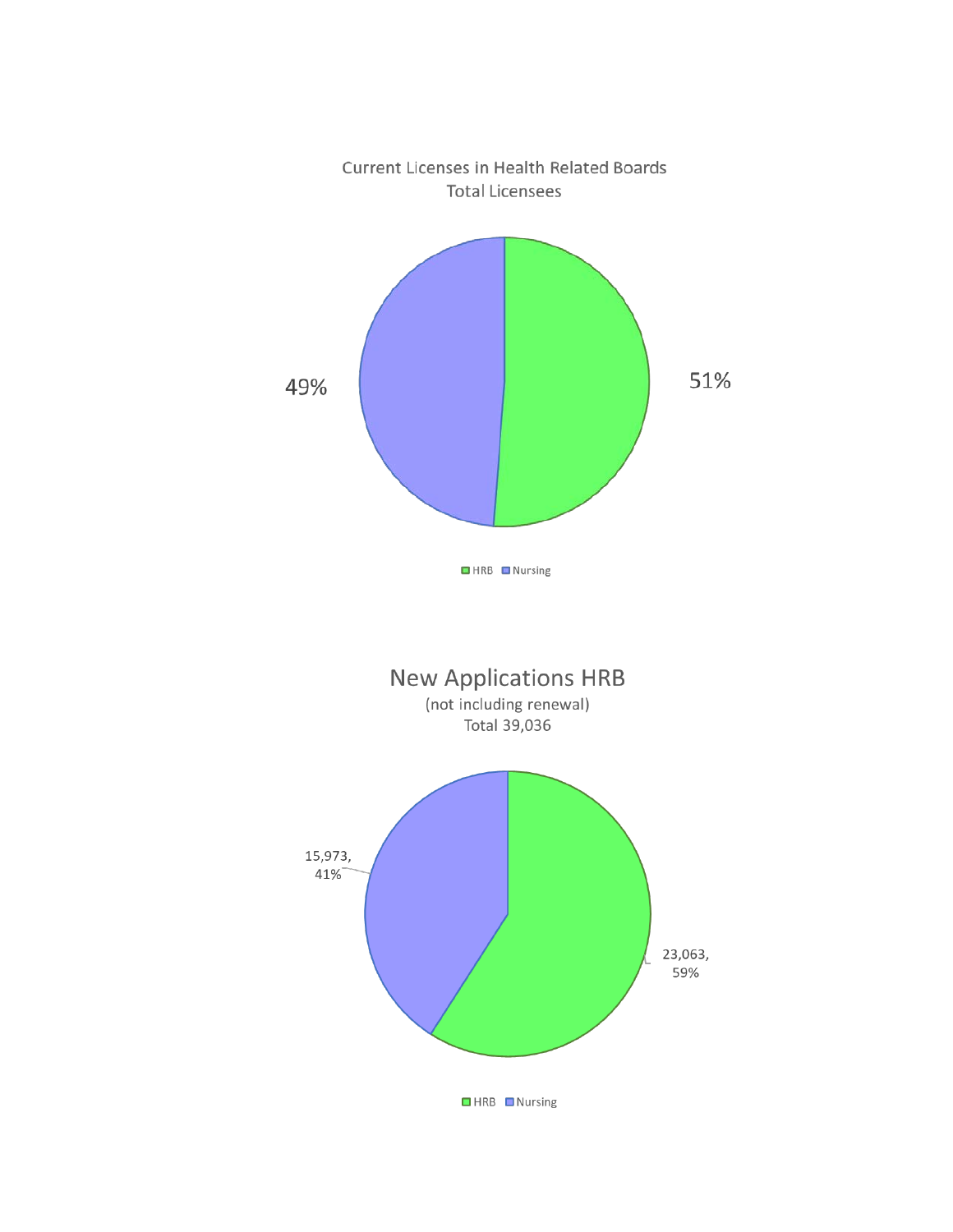

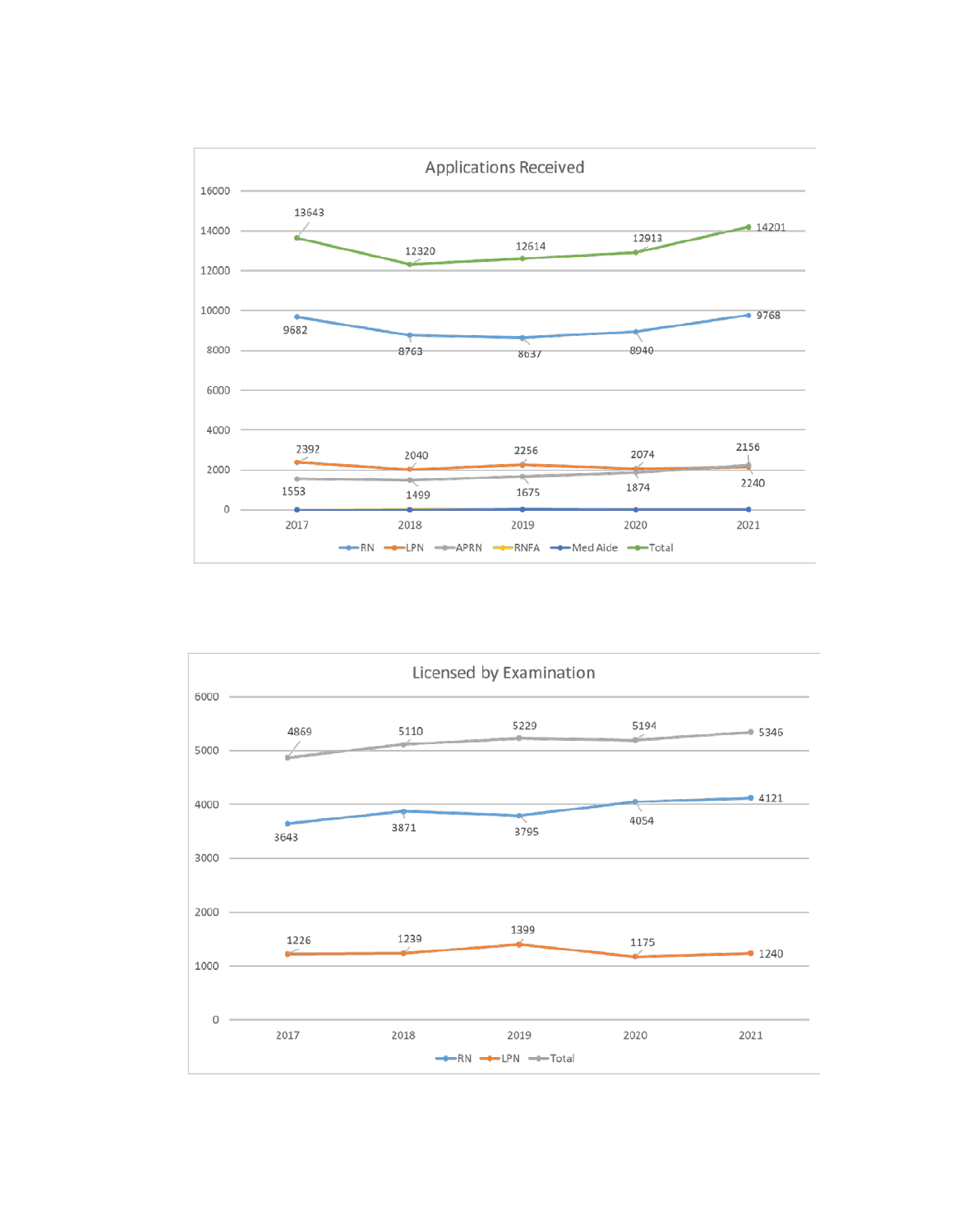